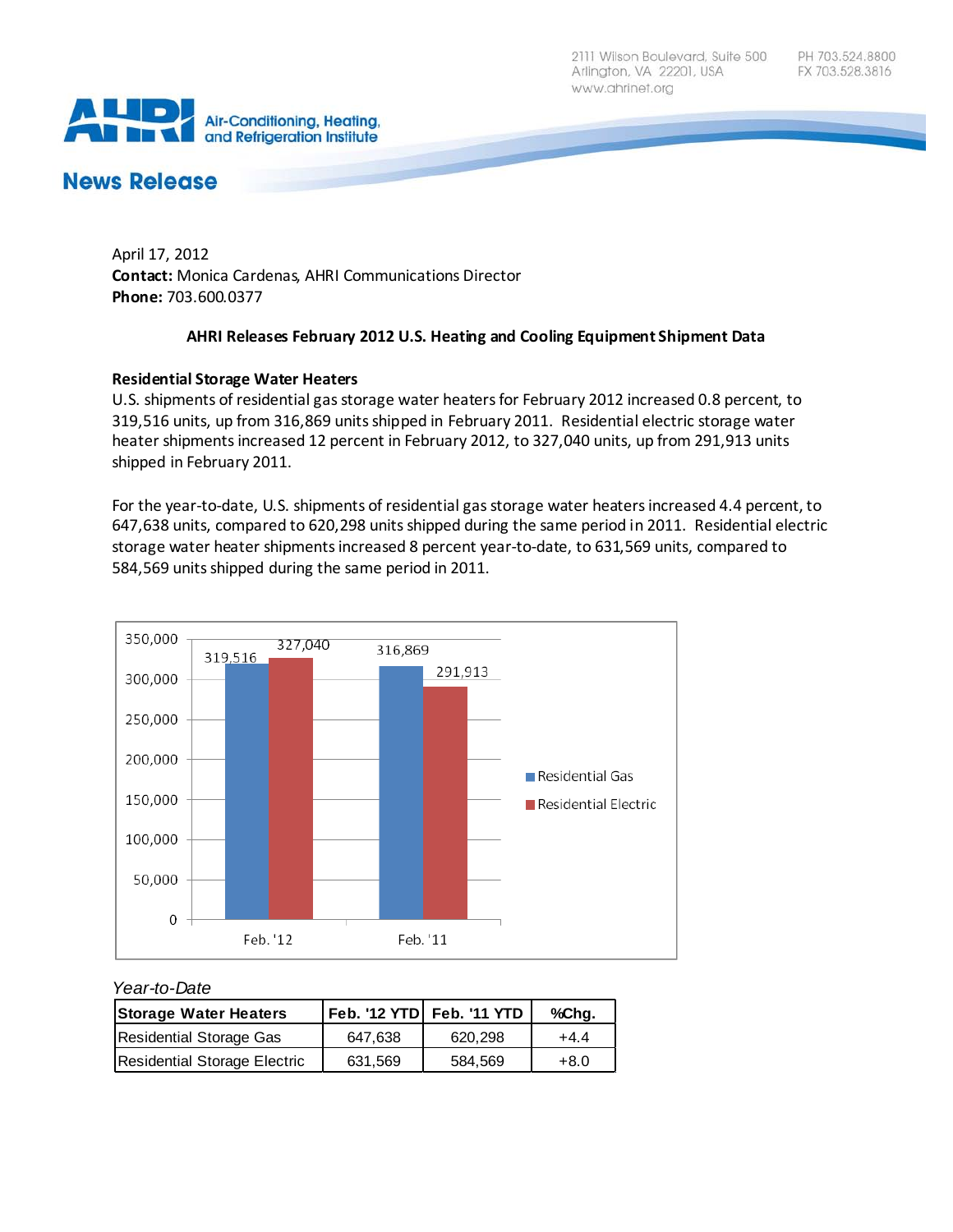### **Commercial Storage Water Heaters**

Commercial gas storage water heater shipments decreased 3.8 percent in February 2012, to 6,719 units, down from 6,986 units shipped in February 2011. Commercial electric storage water heater shipments increased 4.8 percent in February 2012, to 5,114 units, up from 4,881 units shipped in February 2011.

Year-to-date U.S. shipments of commercial gas storage water heaters decreased 2.3 percent, to 12,828 units, compared with 13,124 units shipped during the same period in 2011. Year-to-date commercial electric storage water heater shipments increased 5.3 percent to 9,755 units, up from 9,262 units shipped during the same period in 2011.



#### *Year-to-Date*

| <b>Storage Water Heaters</b> |        | Feb. '12 YTD   Feb. '11 YTD | %Chg.  |
|------------------------------|--------|-----------------------------|--------|
| Commercial Storage Gas       | 12,828 | 13.124                      | $-2.3$ |
| Commercial Storage Electric  | 9.755  | 9.262                       | $+5.3$ |

#### **Warm Air Furnaces**

U.S. shipments of gas warm air furnaces for February 2012 decreased 5.9 percent, to 141,421 units, down from 150,310 units shipped in February 2011. Oil warm air furnace shipments decreased 13.6 percent, to 2,938 units in February 2012, down from 3,402 units shipped in February 2011.

Year-to-date U.S. shipments of gas warm air furnaces decreased 20.3 percent, to 272,019 units, compared with 341,108 units shipped during the same period in 2011. Year-to-date U.S. shipments of oil warm air furnaces decreased 32.2 percent to 5,855, compared with 8,639 units shipped during the same period in 2011.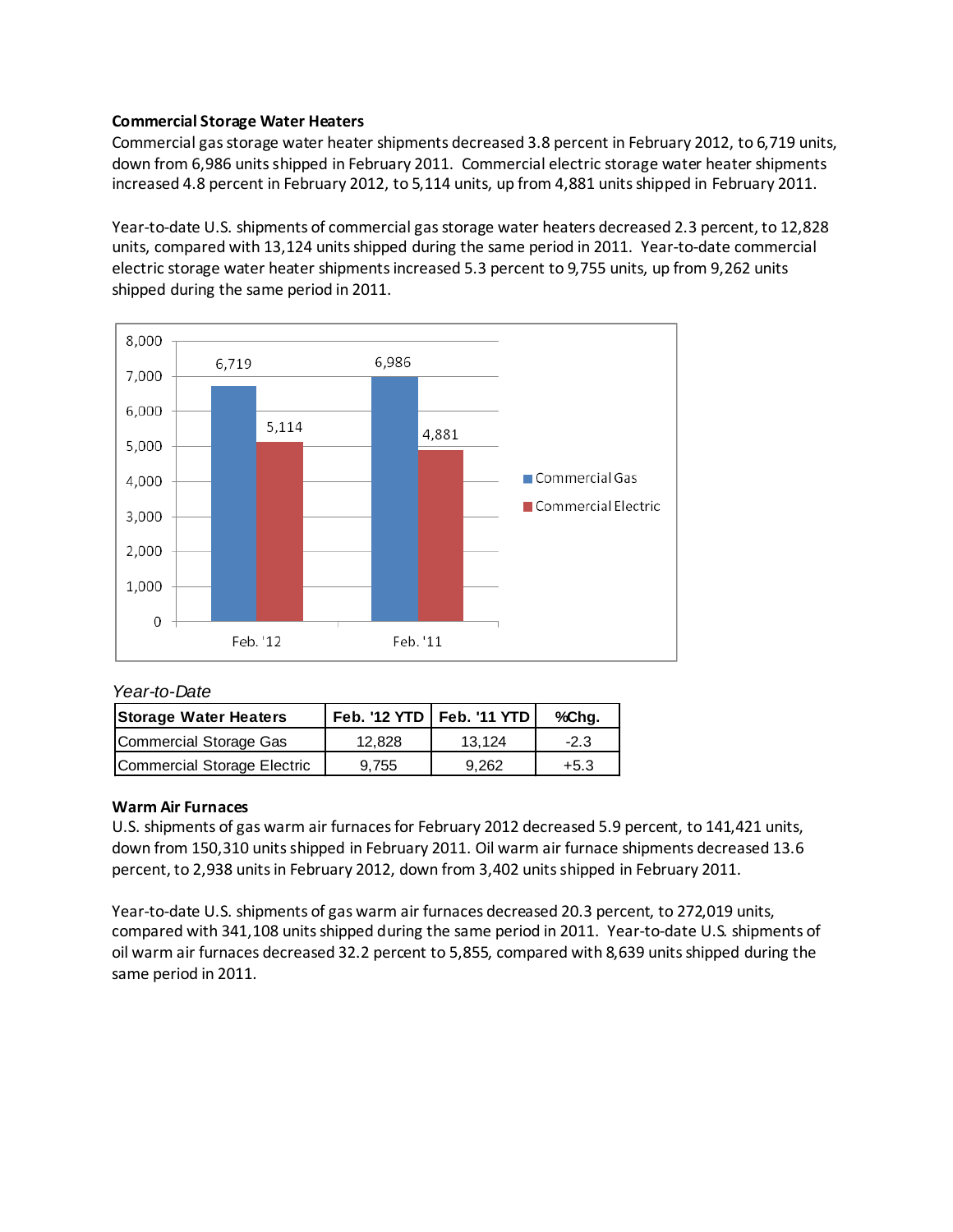

# *Year-to-Date*

|                              | <b>Feb. '12 YTD</b> | <b>Feb. '11 YTD</b> | % Chg.  |
|------------------------------|---------------------|---------------------|---------|
| <b>Gas Warm Air Furnaces</b> | 272.019             | 341.108             | $-20.3$ |
| <b>Oil Warm Air Furnaces</b> | 5,855               | 8.639               | $-32.2$ |

# **Central Air Conditioners and Air-Source Heat Pumps**

U.S. shipments of central air conditioners and air-source heat pumps totaled 296,011 units in February 2012, down 16.3 percent from 353,480 units shipped in February 2011. U.S. shipments of air conditioners decreased 8 percent, to 188,603 units, down from 204,927 units shipped in February 2011. U.S. shipments of air-source heat pumps decreased 27.7 percent, to 107,408 units, down from 148,553 units shipped in February 2011.

Year-to-date combined shipments of residential central air conditioners and air-source heat pumps decreased 18.8 percent, to 552,697 units, down from 680,557 units shipped in February 2011. Year-todate shipments of central air conditioners decreased 15 percent, to 342,970 units, down from 403,540 units shipped during the same period in 2011. The year-to-date total for heat pump shipments decreased 24.3 percent, to 209,727 units, down from 277,017 units shipped during the same period in 2011.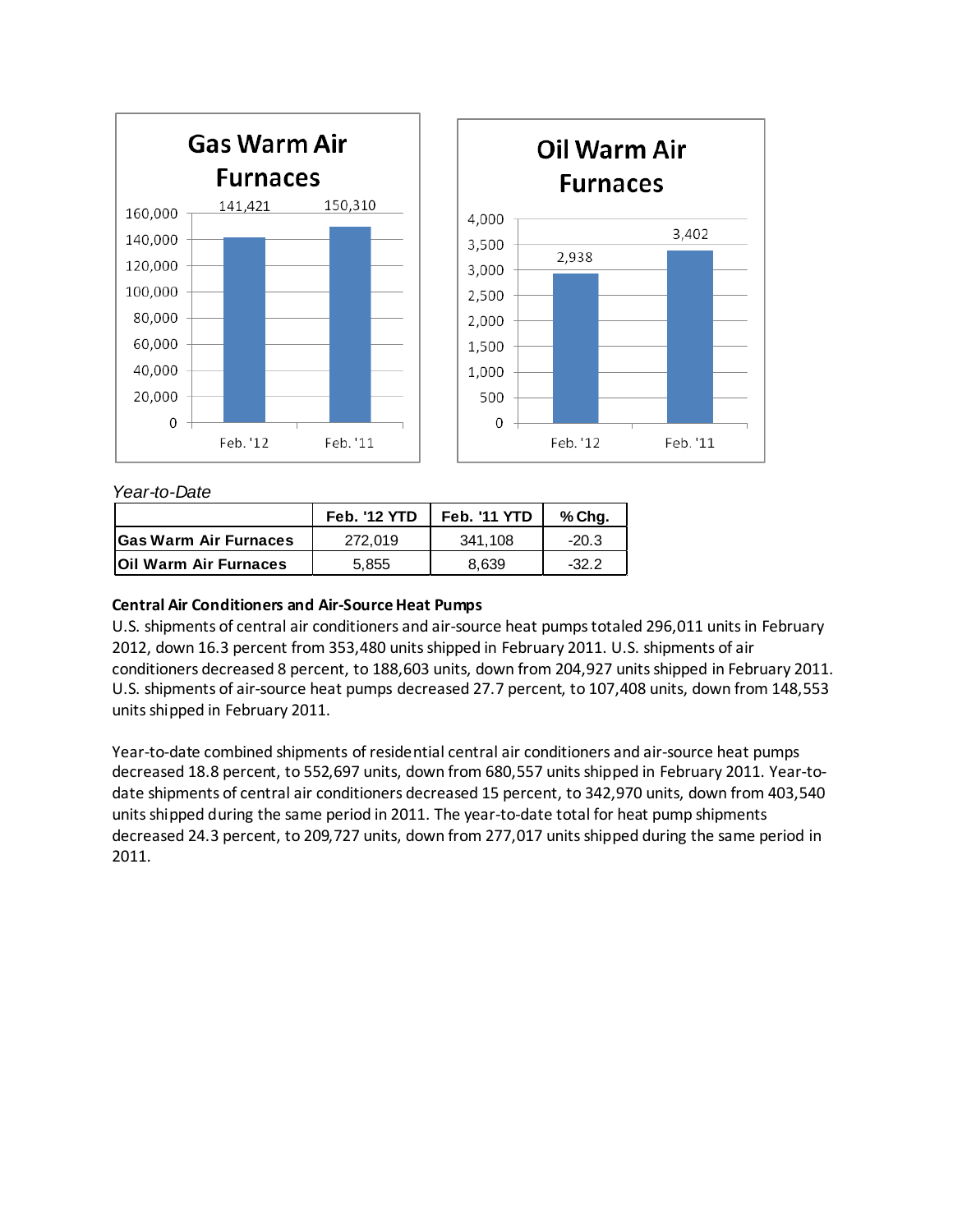

*Year-to-Date*

|                               | <b>Feb. '12 YTD</b> | <b>Feb. '11 YTD</b> | % Chg.  |
|-------------------------------|---------------------|---------------------|---------|
| Air Conditioners & Heat Pumps | 552,697             | 680,557             | -18.8   |
| Air Conditioners Only         | 342.970             | 403,540             | $-15$   |
| Heat Pumps Only               | 209,727             | 277,017             | $-24.3$ |